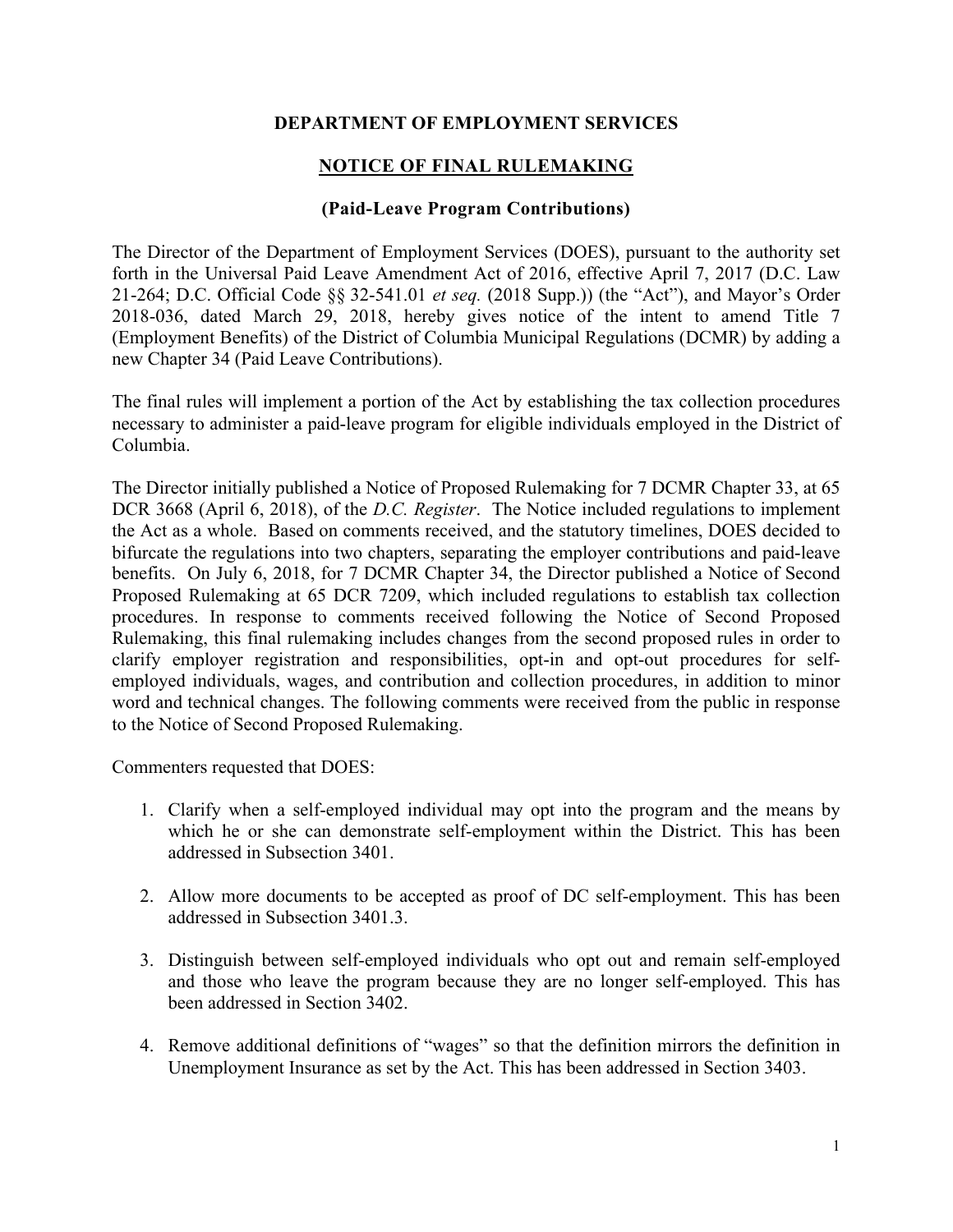- 5. Clarify how Unemployment Insurance reporting of wages will be shared and used for PFL reporting purposes. This has been addressed in Subsection 3404.5.
- 6. Clarify the tax obligations of employers and ensure that employers pay the required taxes for all covered employees. This has been addressed in Subsection 3404.5(c).
- 7. Allow important notifications regarding late payments and pending collections to be sent via email and by mail. This has been addressed in Section 3405.
- 8. Allow for an intermediary process for late payments prior to commencing formal collection procedures. This has been addressed in Section 3405.
- 9. Extend the late payment grace period for late payments by self-employed individuals and allow them to be eligible for payment plans. This has been addressed in Section 3405.
- 10. Extend the late payment grace period for employers. This has been addressed in Section 3405.
- 11. Provide more details regarding the functionality of the online portal. This has been addressed in Section 3406.
- 12. Allow non-portal alternatives for registration and communication. This has been addressed in Section 3406.
- 13. Provide additional clarity for employer notice requirements, including compliance for non-traditional worksites and multiple worksite locations. It was also requested that DOES allow for digital and internet notices in addition to physical posters. This has been addressed in Section 3407.
- 14. Narrow and clarify record-keeping requirements to comply with privacy laws. This has been addressed in Section 3408.

Pursuant to D.C. Official Code § 32-541.02(b)(2), the final rules were submitted to the Council for a forty-five (45)-day period of review, excluding Saturdays, Sundays, holidays, and days of Council recess, and were deemed approved on May 16, 2019. The Director adopted these rules as final on February 11, 2019, and they shall become effective on the date of publication of this notice in the *D.C. Register*.

## **Title 7 DCMR, EMPLOYMENT BENEFITS, is amended by adding a new Chapter 34, PAID LEAVE CONTRIBUTIONS, to read as follows:**

### **CHAPTER 34 PAID LEAVE CONTRIBUTIONS**

- **3400 EMPLOYER REGISTRATION**
- **3401 OPT-IN FOR SELF-EMPLOYED INDIVIDUALS**
- **3402 OPT-OUT OF SELF-EMPLOYED INDIVIDUALS**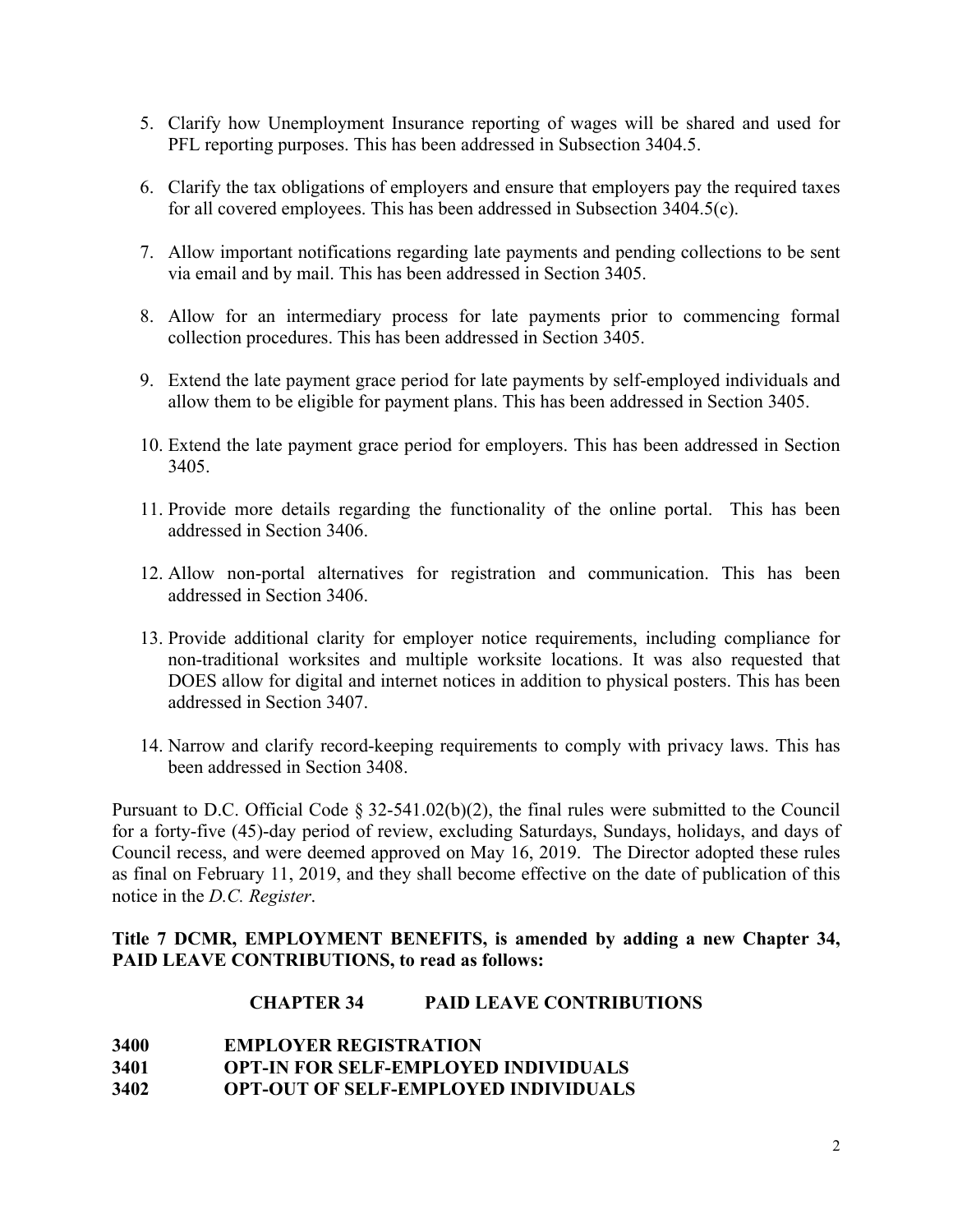| 3403 | <b>WAGES</b>                                               |
|------|------------------------------------------------------------|
| 3404 | <b>CONTRIBUTIONS BY COVERED EMPLOYERS TO THE UNIVERSAL</b> |
|      | <b>PAID LEAVE IMPLEMENTATION FUND</b>                      |
| 3405 | <b>COLLECTION PROCEDURES</b>                               |
| 3406 | <b>ONLINE PORTAL</b>                                       |
| 3407 | <b>EMPLOYER RESPONSIBILITIES</b>                           |
| 3408 | <b>RECORD KEEPING</b>                                      |

**3499 DEFINITIONS**

#### **3400 EMPLOYER REGISTRATION**

- 3400.1 Each covered employer with five (5) or more covered employees shall register through the online portal with the Department of Employment Services (DOES). Covered employers with fewer than five (5) covered employees who notify DOES that they do not have access to a computer may request to register via a paper form.
- 3400.2 DOES shall maintain a separate account for each covered employer and shall credit the account with all contributions paid by the covered employer after July 1, 2019. This account shall be maintained for accounting purposes only and shall have no bearing on the rights of covered employees to benefits under Chapter 35 (Paid-Leave Program Benefits).
- 3400.3 Each covered employer shall be able to update its account with information related to its business activities, such as street address, email address, telephone number, and business status; to submit its quarterly wage reports pertaining to covered employees; and make payments electronically. A covered employer shall notify DOES if it ceases to be a covered employer as defined by the Act for any reason, or if there is a change in the ownership of the business.

#### **3401 OPT-IN FOR SELF-EMPLOYED INDIVIDUALS**

- 3401.1 An individual who earns self-employment income ("self-employed individual") may opt into the paid-leave program within the following applicable open enrollment periods:
	- (a) The first ninety (90) days of program commencement in 2019;
	- (b) Beginning with calendar year 2020, and in each calendar year thereafter, the months of November and December; or
	- (c) Within sixty (60) days of commencement of self-employment in the District of Columbia.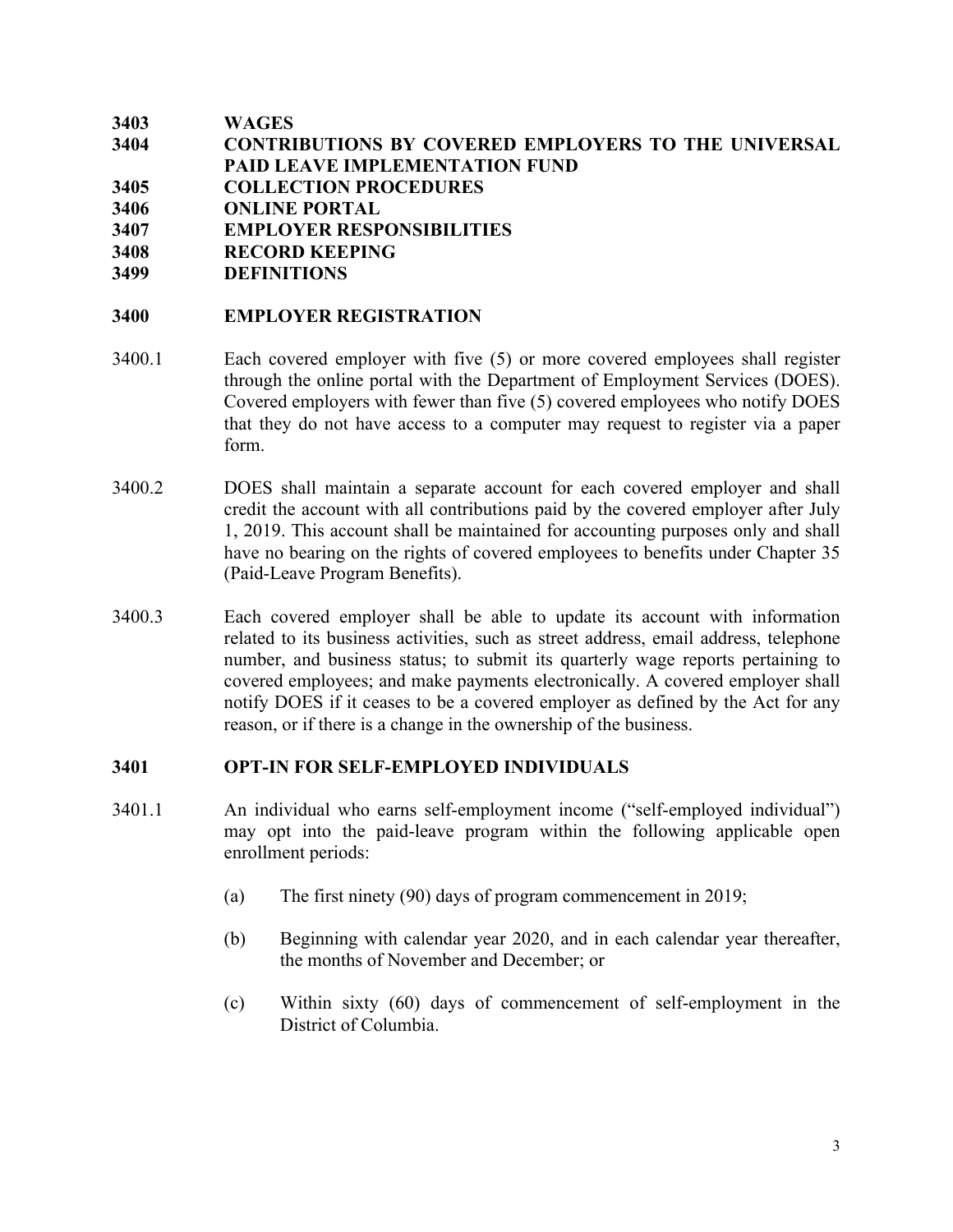- 3401.2 A self-employed individual shall submit a request to opt into the paid-leave program using the online portal or through an electronic or non-electronic format approved by DOES as provided on the DOES website.
- 3401.3 When submitting a request to opt into the paid-leave program, a self-employed individual shall provide, through the online portal or in another format approved by DOES as identified on the DOES website, a copy of one of the following documents:
	- (a) District of Columbia business license;
	- (b) District of Columbia occupational license; or
	- (c) Contracts, tax documents, billings from or payments to a District of Columbia address (including electronic billings), documents demonstrating that work was performed at a specific site within the District, or other documentation that demonstrates self-employment in the District.
- 3401.4 Before a self-employed individual opts into the paid-leave program, DOES shall provide notice to that individual regarding the manner in which contributions to the Universal Paid Leave Implementation Fund shall be collected from the individual.
- 3401.5 A self-employed individual who opts into the paid-leave program shall remain continuously enrolled in the program until he or she elects to opt out, as provided in Section 3402, or is removed, as provided in Section 3402.
- 3401.6 If a self-employed individual who has opted into the paid-leave program is also a covered employee employed by a covered employer, his or her paid-leave benefit payment amount shall be based on the combined wages from covered employment and self-employment income as provided for in Chapter 35 (Paid-Leave Program Benefits).
- 3401.7 Each self-employed individual shall be able to update his or her account on the online portal with information related to his or her business activities, such as street address, email address, telephone number, and business status; to submit the individual's quarterly earnings reports; and make payments electronically.

### **3402 OPT-OUT OF SELF-EMPLOYED INDIVIDUALS**

3402.1 A self-employed individual who previously opted into the paid-leave program may elect to opt out of the paid-leave program through the online portal or through an electronic or non-electronic format approved by DOES.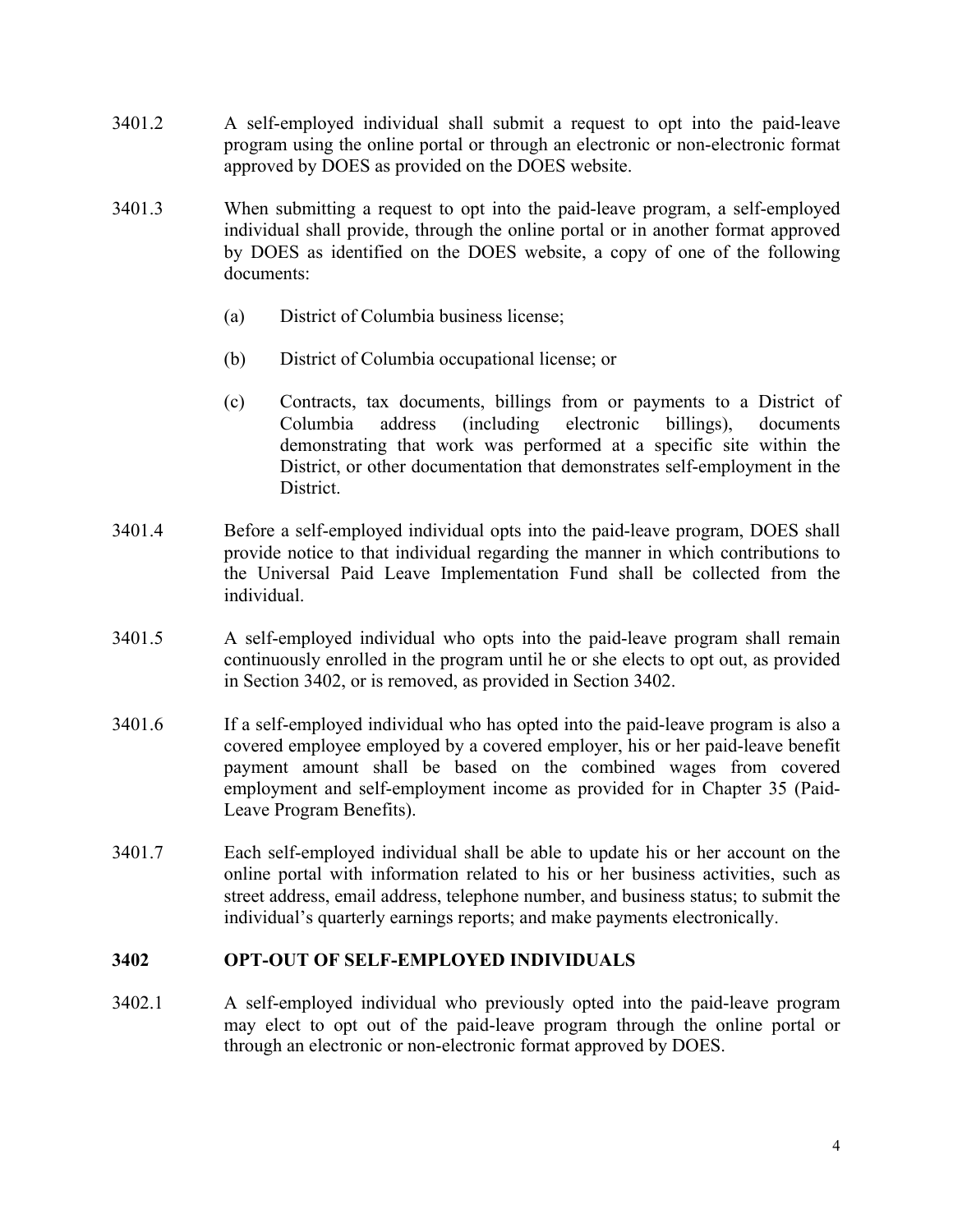- 3402.2 A self-employed individual may opt out of the program only during an open enrollment period. Any election made during an open enrollment period shall take effect beginning on the first day of the following calendar quarter.
- 3402.3 Opting out of the program and removal from the program are distinguished as follows:
	- (a) A self-employed individual shall be considered to have opted out of the paid-leave program if the self-employed individual had previously opted into the program and makes an election during an open enrollment period to no longer participate in the program while still earning self-employment income in the District of Columbia.
	- (b) A self-employed individual may request that DOES remove him or her from the paid-leave program by notifying DOES that:
		- (1) The individual has moved the primary place of business for all of the individual's self-employed businesses out of the District of Columbia and intends to earn no self-employment income for any self-employed business in the District of Columbia within the next fifty-two (52) weeks;
		- (2) The individual has accepted employment by a covered or noncovered employer and intends to earn no self-employment income in the District of Columbia within the next fifty-two (52) weeks;
		- (3) In the next fifty-two (52) weeks, the individual intends to continue earning self-employment income, but not for work that is performed more than fifty percent (50%) of the time in the District of Columbia; or
		- (4) The individual intends to earn no income within the next fifty-two (52) weeks.
- 3402.4 The decision to remove a self-employed individual per Subsection 3402.3(b) rests solely with DOES.
	- (a) DOES may request additional documentation from the self-employed individual to support his or her request for removal from the program.
	- (b) If DOES determines that a self-employed individual should be removed, it shall inform the self-employed individual that he or she has been removed from the program by sending electronic notice via both the online portal and email to the self-employed individual's last known email address, and by physical mail to the individual last known mailing address.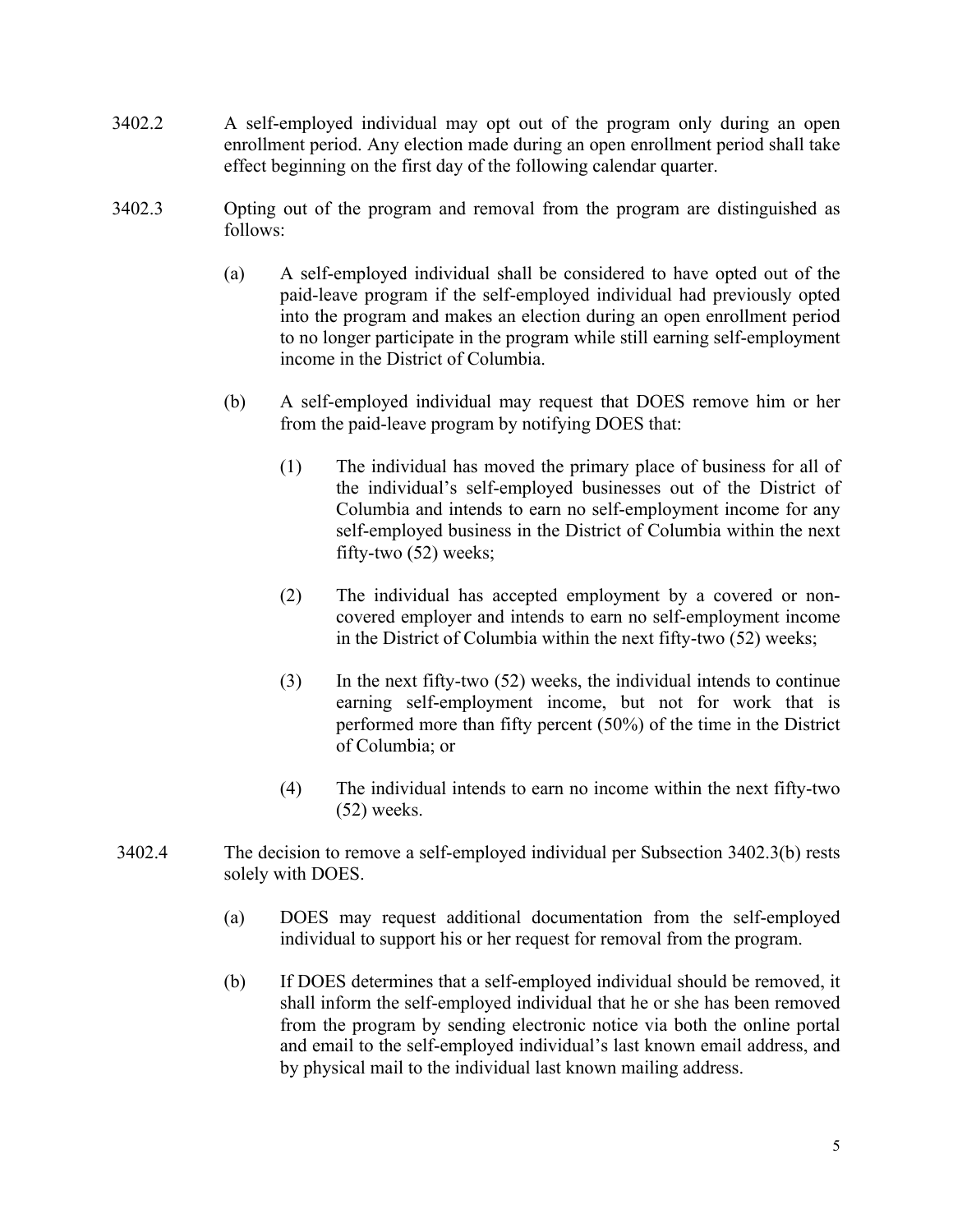- 3402.5 A self-employed individual who previously opted out of the paid-leave program may opt into the program during an open enrollment period, provided that:
	- (a) Beginning on January 1, 2020, the self-employed individual shall not be eligible to receive benefits pursuant to Chapter 35 (Paid-Leave Program Benefits) for the first year after opting into the program; and
	- (b) If a self-employed individual opts out of the paid-leave program two (2) or more times, he or she shall be barred from opting into the program for a period of five (5) years from the date of his or her second opt out of the program.
- 3402.6 A self-employed individual who was removed from the program for a reason set forth in Subsection 3402.3(b) may re-enroll in the program during an open enrollment period if he or she resumes self-employment in the District of Columbia as described in Section 3401. DOES reserves the right to request additional documentation from an individual applying for re-enrollment in the program.
- 3402.7 A self-employed individual who did not opt into the program during the first open enrollment period for which the individual was eligible to opt into the program, may opt into the program during an open enrollment period, but shall not be eligible to opt out of the program for three (3) years following the election to opt in.

## **3403 WAGES**

3403.1 For the purposes of implementation of the Act, the term "wages" shall have the same meaning as provided in Section 1(3) of the District of Columbia Unemployment Compensation Act, approved August 28, 1935 (49 Stat. 946; D.C. Official Code  $\S$  51-101(3)); provided, that the term "wages" also includes selfemployment income earned by a self-employed individual who has opted into the paid-leave program established pursuant to this chapter.

## **3404 CONTRIBUTIONS BY COVERED EMPLOYERS TO THE UNIVERSAL PAID LEAVE IMPLEMENTATION FUND**

- 3404.1 A covered employer shall contribute quarterly an amount equal to 0.62% of the wages of each of its covered employees, regardless of any other benefit programs offered by the employer, for services performed in the District of Columbia to the Universal Paid Leave Implementation Fund online or in another format approved by DOES.
- 3404.2 A covered employer who pays unemployment insurance to the District of Columbia for an employee during any quarter of a calendar year is presumed to be required to contribute to the Universal Paid Leave Implementation Fund for that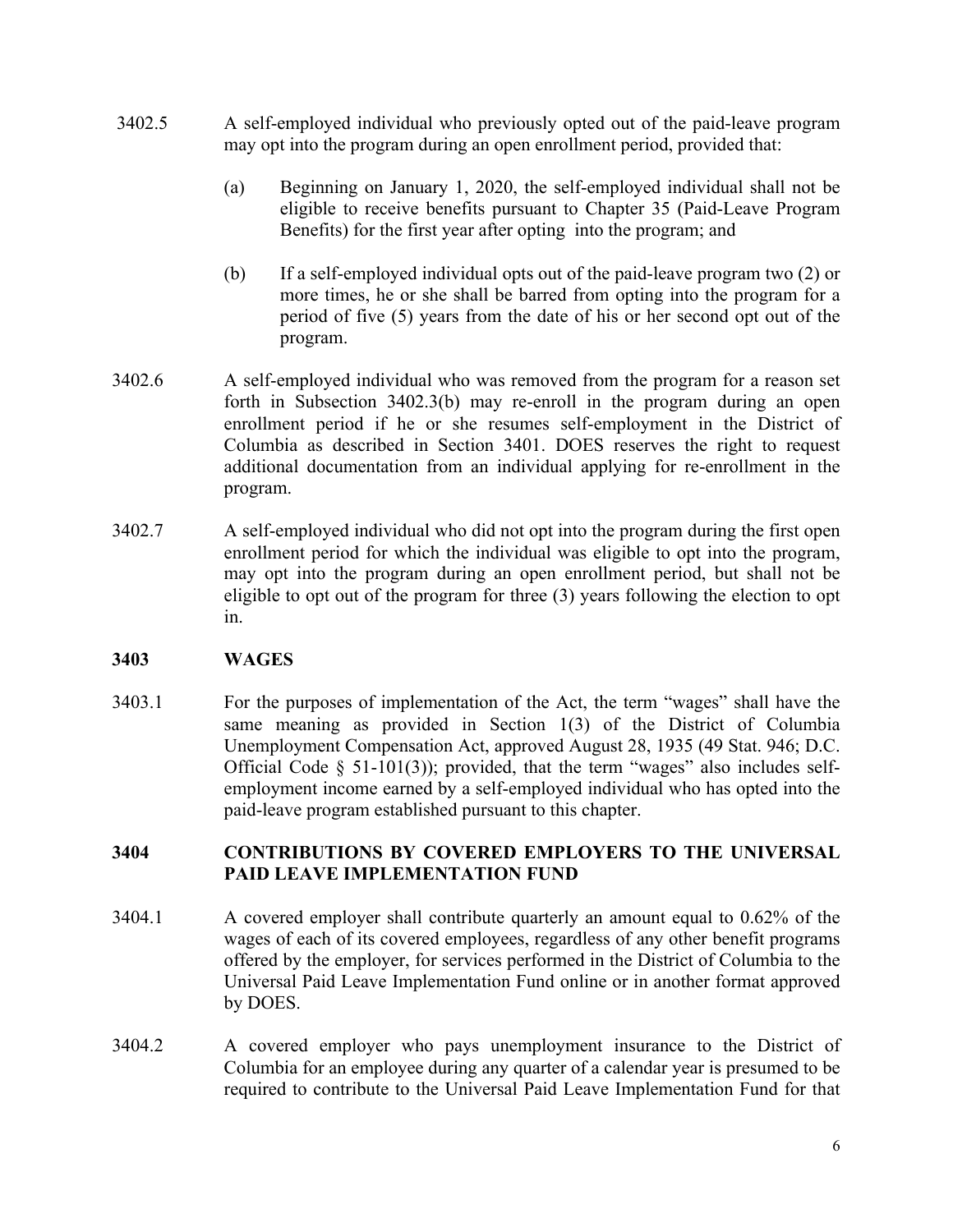employee for that quarterly period, unless the employer provides information consistent with the Act and regulations to rebut the presumption that the individual was a covered employee during that quarterly period.

- 3404.3 A self-employed individual who has opted-in to the paid-leave program shall contribute quarterly an amount equal to 0.62% of the total gross earnings from all of the self-employed businesses for which the individual performs at least fifty percent (50%) of his or her work in the District of Columbia. Payments shall be made to the Universal Paid Leave Implementation Fund online or in another format approved by DOES.
- 3404.4 The contributions payable pursuant to Subsection 3404.1 shall become due and be paid by each covered employer to DOES.
- 3404.5 Each covered employer shall, not later than the last day of the month following the close of each calendar quarter, make a report of and pay the contributions which shall have accrued with respect to wages paid to covered employees during the quarter.
	- (a) DOES may permit covered employers to submit quarterly employee wage data from existing Unemployment Insurance reporting forms to determine contributions owed.
	- (b) DOES may use the data collected from UC-30 forms to track wage history. An employer may upload a copy of those completed quarterly reports to the portal to meet its quarterly reporting requirements under this chapter.
	- (c) By itself, an employee's lack of Social Security number or tax identification number does not excuse an employer from paying contributions on behalf of that individual if he or she is otherwise a covered employee.
- 3404.6 DOES shall extend the time for filing quarterly reports for all covered employers and self-employed individuals for a period of thirty (30) calendar days if DOES finds that the purposes of the Act would be defeated by requiring timely filing of the quarterly reports.
- 3404.7 Where a covered employee performs services in employment for two (2) or more covered employers during the same period, each covered employer shall make contributions on the basis of each covered employer's payments to the covered employee.
- 3404.8 If the contributions under this section are not paid when due, there shall be added thereto interest at the rate of one and a half percent  $(1\ 1/2%)$  per month or fraction thereof from the date they become due until paid. Interest shall not run against a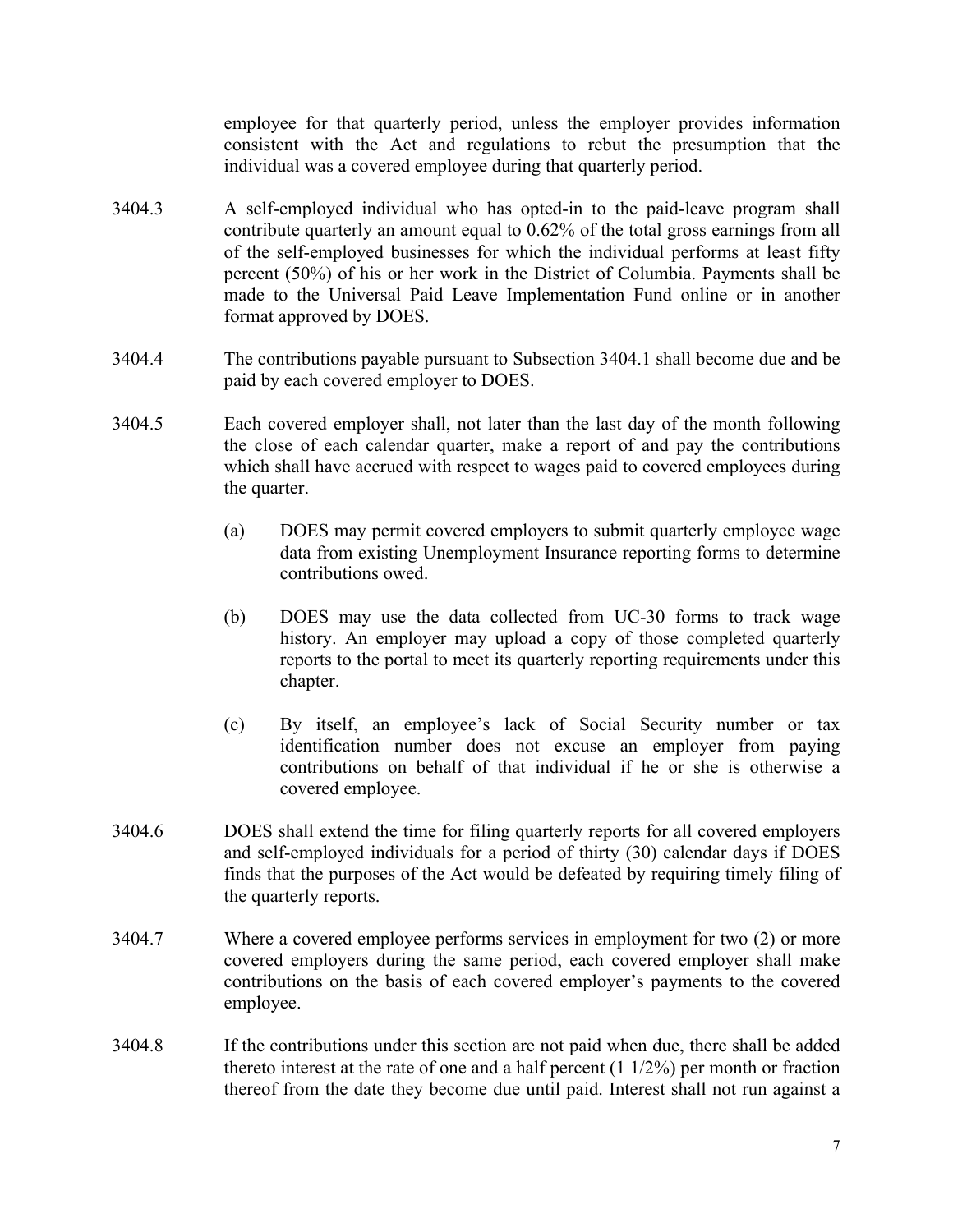court-appointed fiduciary when the contributions are not paid timely because of a court order.

3404.9 If contributions under this section are not paid, or wage reports are not filed on or before the first day of the second month following the close of the calendar quarters for which they are due, there shall be added a penalty of ten percent (10%) of the amount due. The penalty shall not be less than one hundred dollars (\$100), and DOES may waive the penalty for good cause. The 10% penalty (or \$100, whichever is greater) is a flat payment and does not accrue interest.

### **3405 COLLECTION PROCEDURES**

- 3405.1 At any time after a covered employer or self-employed individual fails to file required reports or pay owed contributions, DOES shall inform the covered employer or self-employed individual of such failing by sending electronic notice via both the online portal and email to the covered employer's or self-employed individual's last known email address, and by physical mail by sending notification to the employer's or self-employed individual's last known mailing address. Such notice shall be on forms of general applicability and shall include information regarding the quarters for which reports were not filed and the amount of contributions, interest, and penalties owed. Such notice shall demand filing of unfiled reports and payment of all sums owed within thirty (30) calendar days from the date of the notice in the online portal. At DOES' discretion, the notice may also inform the covered employer or self-employed individual of the option to enter into a payment plan described in Subsection 3405.11, if approved
- 3405.2 If an employer or self-employed individual disagrees with DOES' determination of the failure to report or to pay contributions, the employer or self-employed individual may file an administrative appeal to DOES within the same thirty (30) day period provided for in Subsection 3405.1. The appeal shall be filed using the online portal, or another format approved by DOES, and shall contain evidence showing that reports have been filed or contributions have been paid, or an explanation for the employer's or self-employed individual's late action.

3405.3

- (a) After considering the new evidence, DOES shall send notice within thirty (30) calendar days to the employer or self-employed individual through the online portal, and any other format approved by DOES as described in Subsection 3405.1, that, based upon this consideration of the submitted evidence:
	- (1) The claim against the employer or self-employed individual is resolved;
	- (2) The claim has been modified; or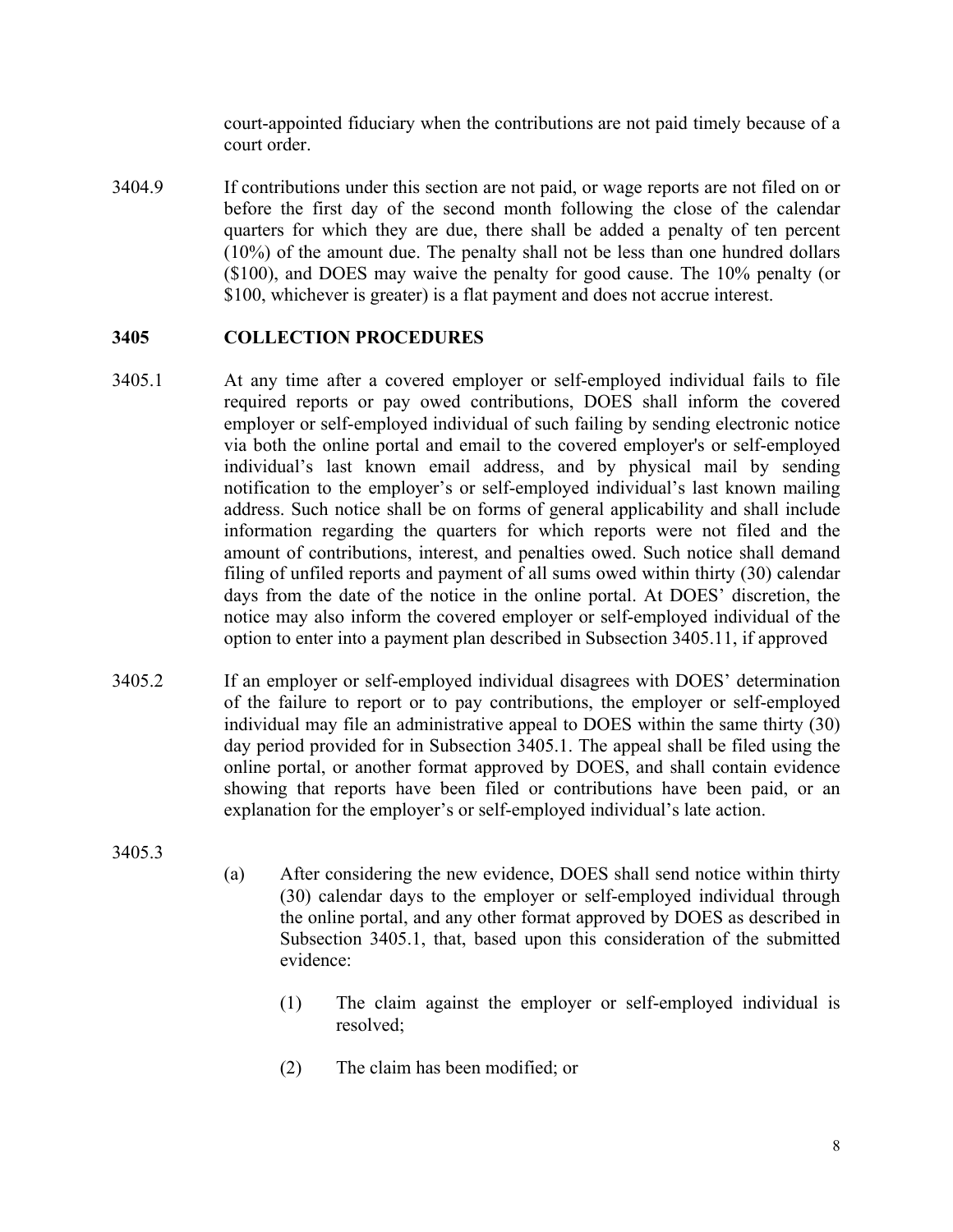- (3) The claim remains the same.
- (b) During the thirty (30) day period of DOES' consideration of the administrative appeal, the thirty (30) day period provided for in Subsection 3405.1 will cease to run; however, the covered employer's or self-employed individual's other obligations under this chapter shall not be suspended. In the case of either (b) or (c), DOES shall notify the covered employer or self-employed individual that another thirty (30) day period as described in Subsection 3405.1 has begun from the date of this notice in the portal.
- 3405.4 Only one administrative appeal provided by this section shall be allowed for each report due or contribution owed.
- 3405.5 If the covered employer fails to respond to the notice described in Subsection 3405.1 by filing reports, paying contributions, or requesting an administrative appeal under Subsection 3405.2, DOES may impose interest and penalties, file liens, bring civil actions, or otherwise take any lawful action to compel the filing of reports and the payment of contributions, interest, and penalties. For selfemployed individuals, DOES may terminate the individual's enrollment in the program, in addition to imposing interest and/or penalties, if the self-employed individual fails to pay the requisite contributions.
- 3405.6 In cases where DOES determines that collection by levy, distraint, civil action, or other extraordinary process may be necessary, a Notice of Delinquency shall be served on the covered employer. The notice shall be delivered via the online portal, by email, and by registered mail, return receipt requested, to the covered employer's last known address. At the discretion of DOES, the notice may also be served in person by the Director's designee. In the case of a Notice served by mail which is refused or otherwise not deliverable, the Director shall serve a second Notice of Delinquency by first class mail, postage prepaid, at the covered employer's last known address. Such Notice of Delinquency shall be separate from and in addition to the general notice set forth in Subsection 3405.1.
- 3405.7 The Notice of Delinquency shall contain the following:
	- (a) A statement of the amount due for contributions, interest, and penalties;
	- (b) A demand for payment of the amount due;
	- (c) A statement that the covered employer has ten (10) business days from the date of the Notice of Delinquency in the online portal to pay the contributions, interest, and penalties owed;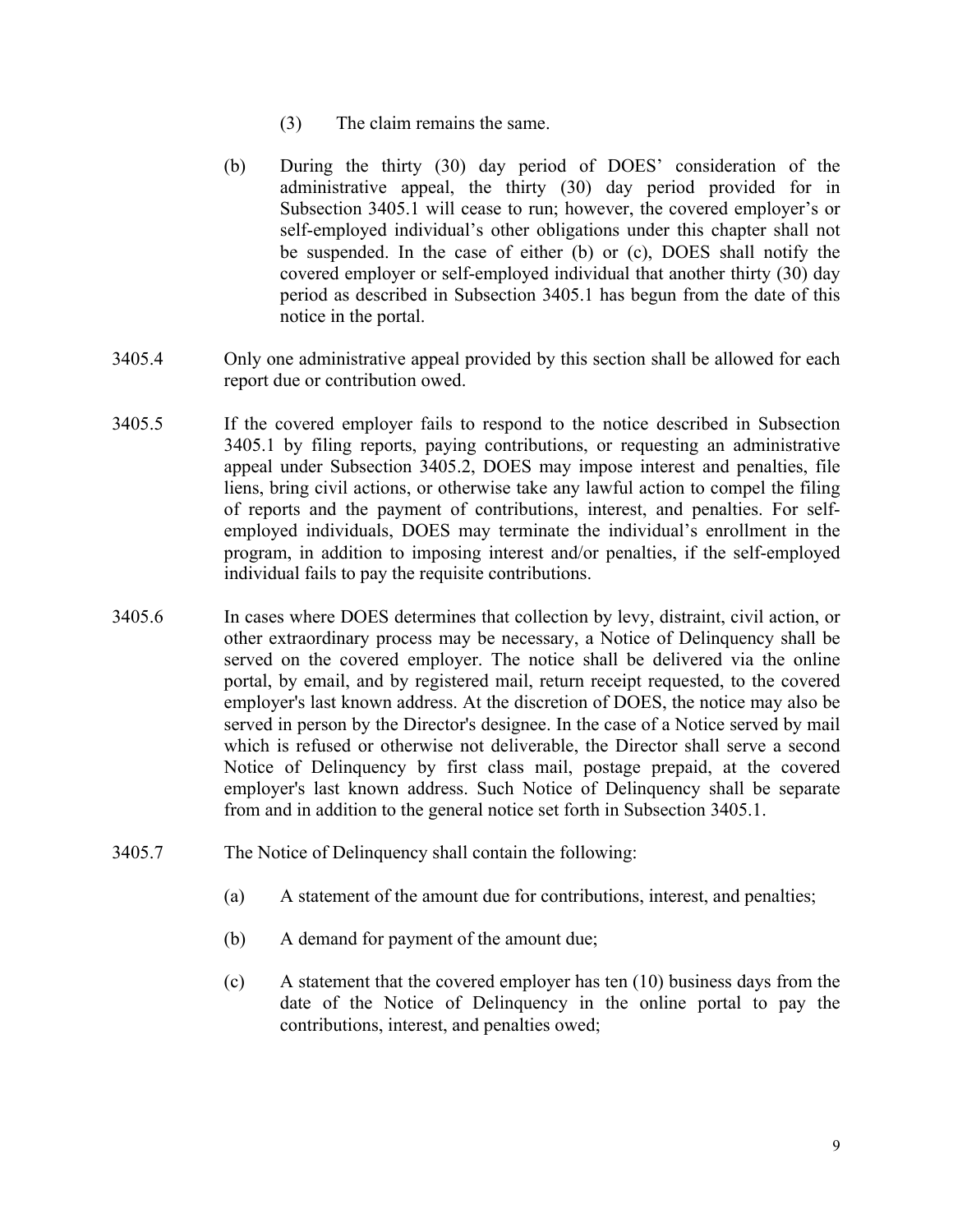- (d) A statement that at the end of the ten (10) business-day period, the Director may attempt to collect the amount due by any means authorized by the Act and this chapter and without further demand or notice;
- (e) In the case of self-employed individuals, a statement that at the end of ten (10) business days, the self-employed individual may have his or her enrollment in the program terminated; and
- (f) A statement that the covered employer or self-employed individual has the option to enter into a payment schedule with DOES, and instructions for pursuing this option.
- 3405.8 Within ten (10) business days after posting of the Notice of Delinquency on the online portal, the covered employer or self-employed individual shall file the required reports or pay in full the amount due for contributions, interest, and penalties.
- 3405.9 The requirement to file reports or pay the contributions, interest, and penalties owed with the ten (10) business-day period described in Subsection 3405.8 may be waived if, within the same ten (10) business-day period, the covered employer or self-employed individual agrees to a payment schedule, approved by DOES and in compliance with Subsections 3405.11, 12, and 13, by which the covered employer or self-employed individual will pay the amount due, together with interest and penalties, in regular installments.
- 3405.10 The ten (10) business-day period during which a covered employer or selfemployed individuals must respond to a Notice of Delinquency shall be determined as follows:
	- (a) The period shall begin to run on the day after the date of electronic notification via the online portal and email;
	- (b) Legal holidays shall be counted except that if the last day for responding to a notice falls on a legal holiday, the time period shall end on the next day which is not a Saturday, Sunday, or legal holiday.
- 3405.11 The Director may authorize a covered employer or self-employed individual to pay delinquent amounts by regular monthly installments of such duration as will liquidate the delinquency in the shortest amount of time deemed reasonable by DOES. In determining whether to enter into an installment agreement, DOES shall consider:
	- (a) The amounts owed and age of the debt;
	- (b) The covered employer's or self-employed individual's past history of payment and compliance with any prior installment payment plans;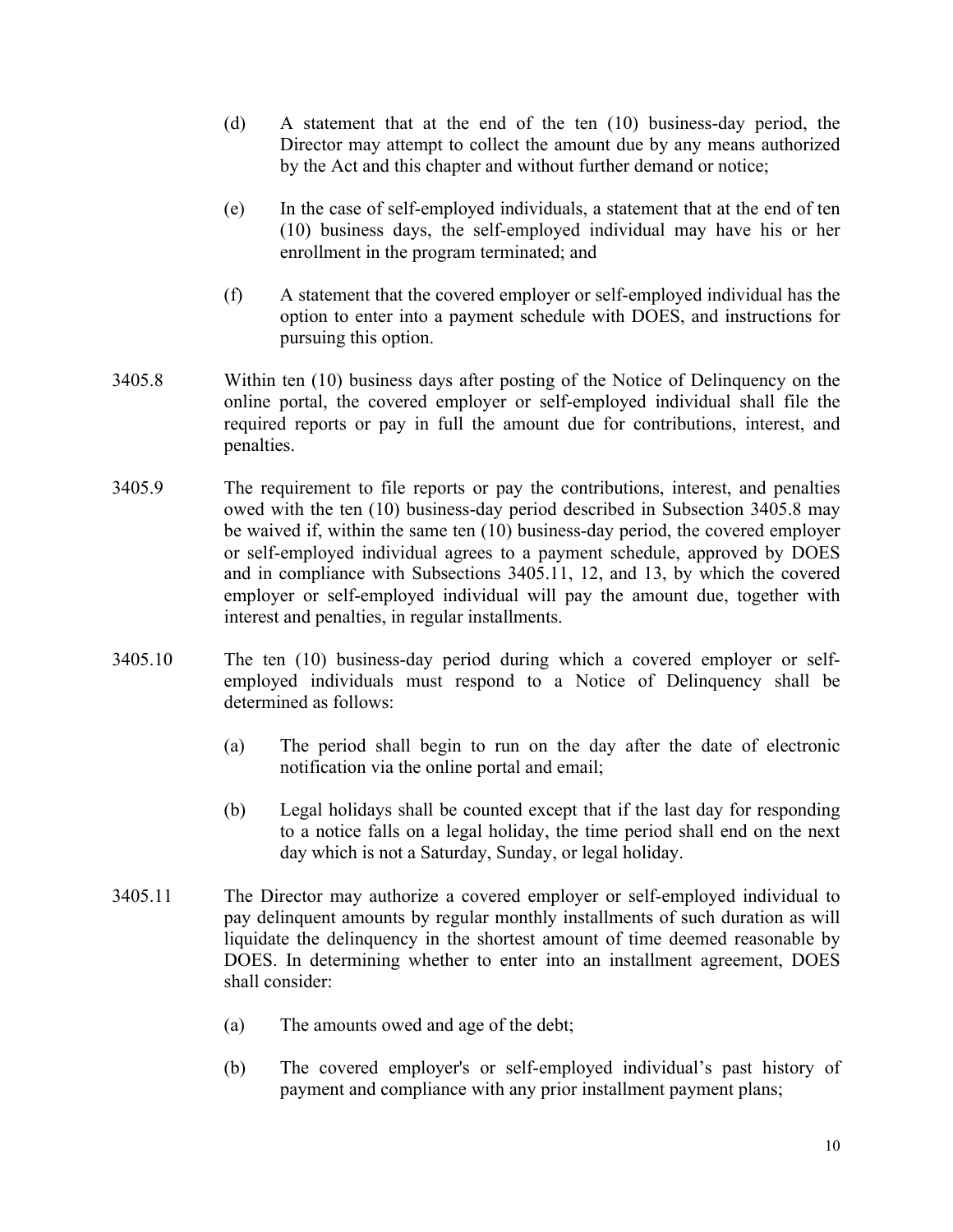- (c) The covered employer's or self-employed individual's financial condition and, particularly, the prospects that the covered employer or selfemployed individual will be able to fulfill its obligations under the installment plan; and
- (d) Any other factors which may be brought to DOES' attention which might affect the covered employer's or self-employed individual's ability to meet its installment obligations.
- 3405.12 In any installment payment agreement, the covered employer or self-employed individual shall acknowledge that default in any installment payment or in any future filing of required reports or payment of contributions voids the agreement and the Director may institute any collection procedure or penalty permitted by the Act and this Chapter without further notice or demand to the covered employer.
- 3405.13 DOES may renegotiate an installment payment schedule if DOES determines that changed circumstances of the covered employer or self-employed individual warrant changes to the plan. However, renegotiation of an installment schedule may not extend the time period beyond twenty-four (24) months from the conclusion date of the original agreement.
- 3405.14 If a covered employer fails to respond to DOES' Notice of Delinquency by paying delinquent contributions, interest, and penalties owed or by entering a payment schedule described in Subsection 3405.9, or if a covered employer fails to make another scheduled installment payment while the resolution of the delinquent payment is still pending, DOES, without further notice or demand to the covered employer, may attempt to collect the overdue payments by any method authorized by the Act and this chapter. In the case of self-employed individuals, DOES may terminate their enrollment in the program without further notice.
- 3405.15 A self-employed individual whose enrollment in the program has been terminated as described in Subsection 3405.14 may not re-enroll in the program until all amounts owed to DOES, including all penalties and assessed interest, are paid and received by DOES. Once all amounts owed are received, a self-employed individual shall be able to re-enroll into the program during an open enrollment period as described in Subsection 3401.1(b).
- 3405.16 DOES may levy a covered employer's bank account(s) by serving a Notice of Levy on the appropriate officer of the bank.
- 3405.17 DOES may levy a covered employer's contract(s) with any agency of the Government of the District of Columbia by serving a Notice of Levy on the official of said agency authorized to accept said Notice.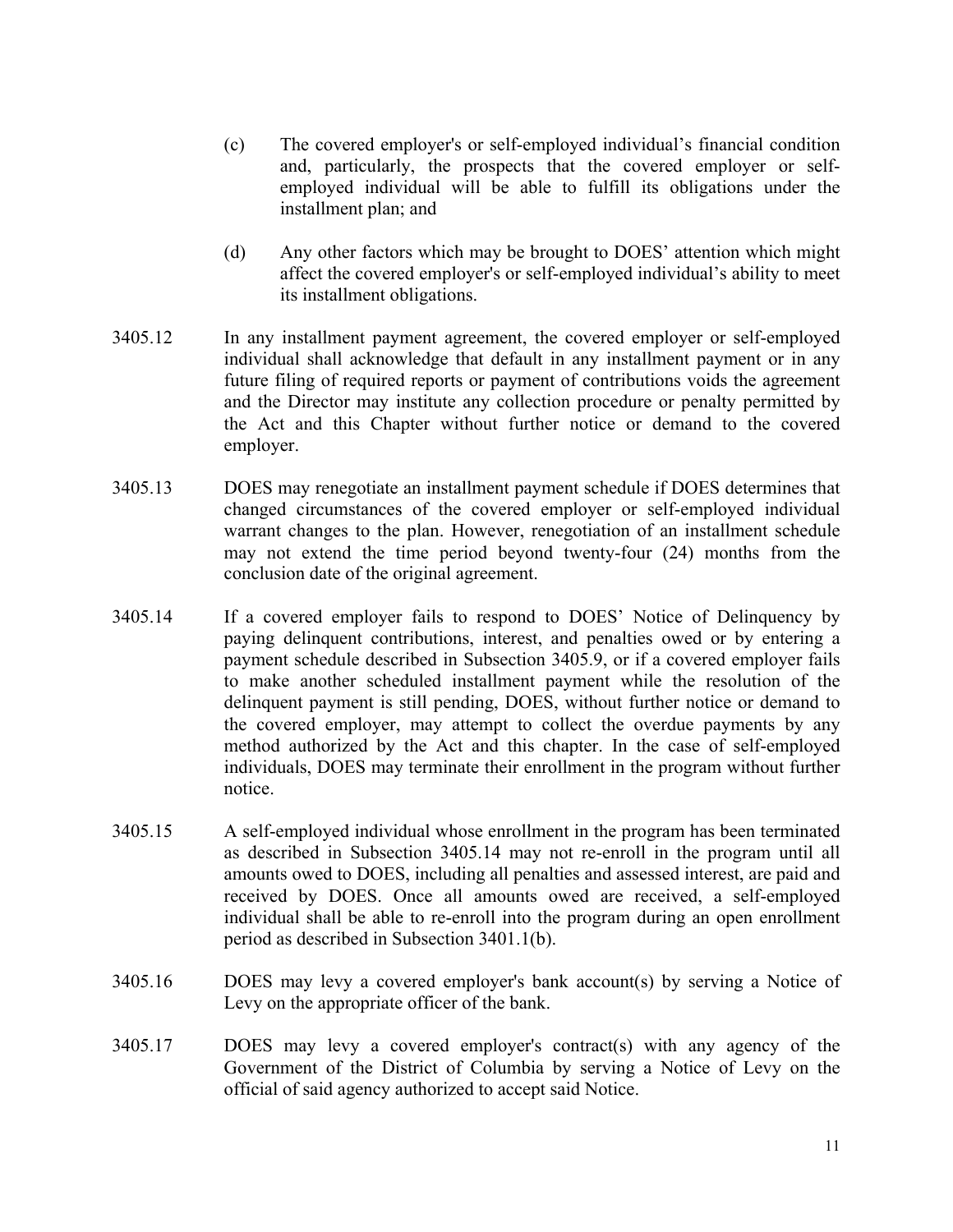- 3405.18 DOES may levy upon property belonging to a covered employer by serving a Notice of Levy on the custodian of said property. Failure of the custodian to honor the levy shall result in the custodian's liability for the delinquent contributions, interest, and penalties.
- 3405.19 DOES shall cause the examination of any property seized pursuant to this section to determine its condition, and shall keep records of condition, storage location, and any other actions necessary to maintain the property prior to sale.
- 3405.20 A covered employer whose property has been seized pursuant to this section may redeem the property prior to the time it is sold by paying DOES the full amount of delinquent contributions, interest, and penalties owed and any costs incurred by DOES in seizing and storing the property or preparing the property for sale.
- 3405.21 No earlier than ten (10) calendar days following seizure of property pursuant to this section, DOES shall commence the process to sell the property. If DOES determines that adjournment of the sale will best serve the interest of the Universal Paid Leave Implementation Fund, DOES shall have the power to adjourn the sale until such time as DOES determines that the best interest of the Universal Paid Leave Implementation Fund would be served by continuation of the sale of the property.

3405.22

- (a) The proceeds of any sale of property under this section shall be deducted from the balance due to DOES as follows:
	- (1) By first applying the proceeds to the costs of the sale, including costs of seizing, storing, advertising, and auctioneer fees;
	- (2) Then by applying the proceeds to delinquent penalties, interest, and contributions, in that order.
- (b) Any excess funds remaining after paragraph (a) of this subsection has been complied with shall be forwarded to the covered employer from whom the property was seized.
- 3405.23 DOES shall issue a Certificate of Sale to the purchaser of property at the sale and shall prepare ownership documents for property conveyed by sales made pursuant to Subsection 3405.16. All property shall be sold "as is" and "where is" without any guarantee or warranty express or implied. DOES shall sell only the right, title, and interest of the delinquent covered employer in the property, and the covered employer's interest will be offered subject to any prior outstanding mortgages, encumbrances, or other liens.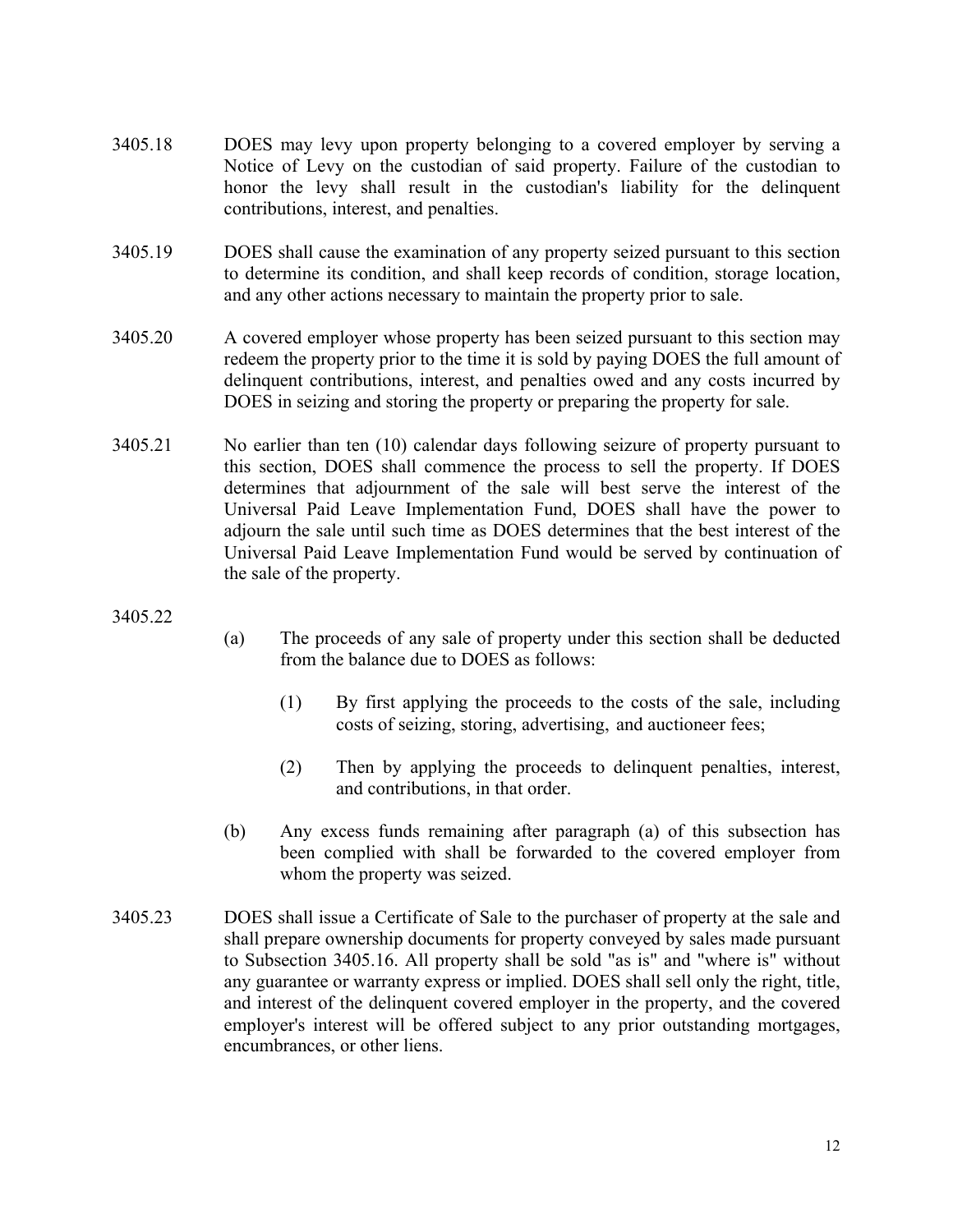3405.24 Any monies collected by DOES as a result of assessing a penalty as described in Section 3405, and any accrued interest on an assessed penalty, shall be deposited into the Universal Paid Leave Implementation Fund.

### **3406 ONLINE PORTAL**

- 3406.1 All DOES communications with covered employers and self-employed individuals pursuant to the Act shall occur though the online portal, or through an electronic or non-electronic format approved by DOES.
- 3406.2 All covered employers and self-employed individuals shall be responsible for maintaining current contact information in the online portal or through another format approved by DOES.
- 3406.3 All covered employers and self-employed individuals will receive notifications related to any required actions and the status of claims for paid leave through the online portal or through another format approved by DOES.
- 3406.4 All covered employers and self-employed individuals shall be responsible for responding to any requests for additional information through the online portal or through another format approved by DOES.
- 3406.5 Covered employers with less than five (5) employees, and self-employed individuals who do not have access to a computer, may request paper communication from DOES.
- 3406.6 Notifications from DOES regarding late payments and reports as identified in Section 3405 shall be sent by mail to the latest known address in addition to the online portal.

### **3407 EMPLOYER RESPONSIBILITIES**

- 3407.1 Each covered employer shall post and maintain a paid leave program notice provided by DOES at each worksite in a conspicuous place or places where notices to employees are customarily posted. Covered employers shall send the notice to remote covered employees to post at their individual worksites.
- 3407.2 Each covered employer shall also provide the paid leave program notice to employees at the following times:
	- (a) To an individual employee, within thirty (30) days of the employee's hiring;
	- (b) Annually to all employees; and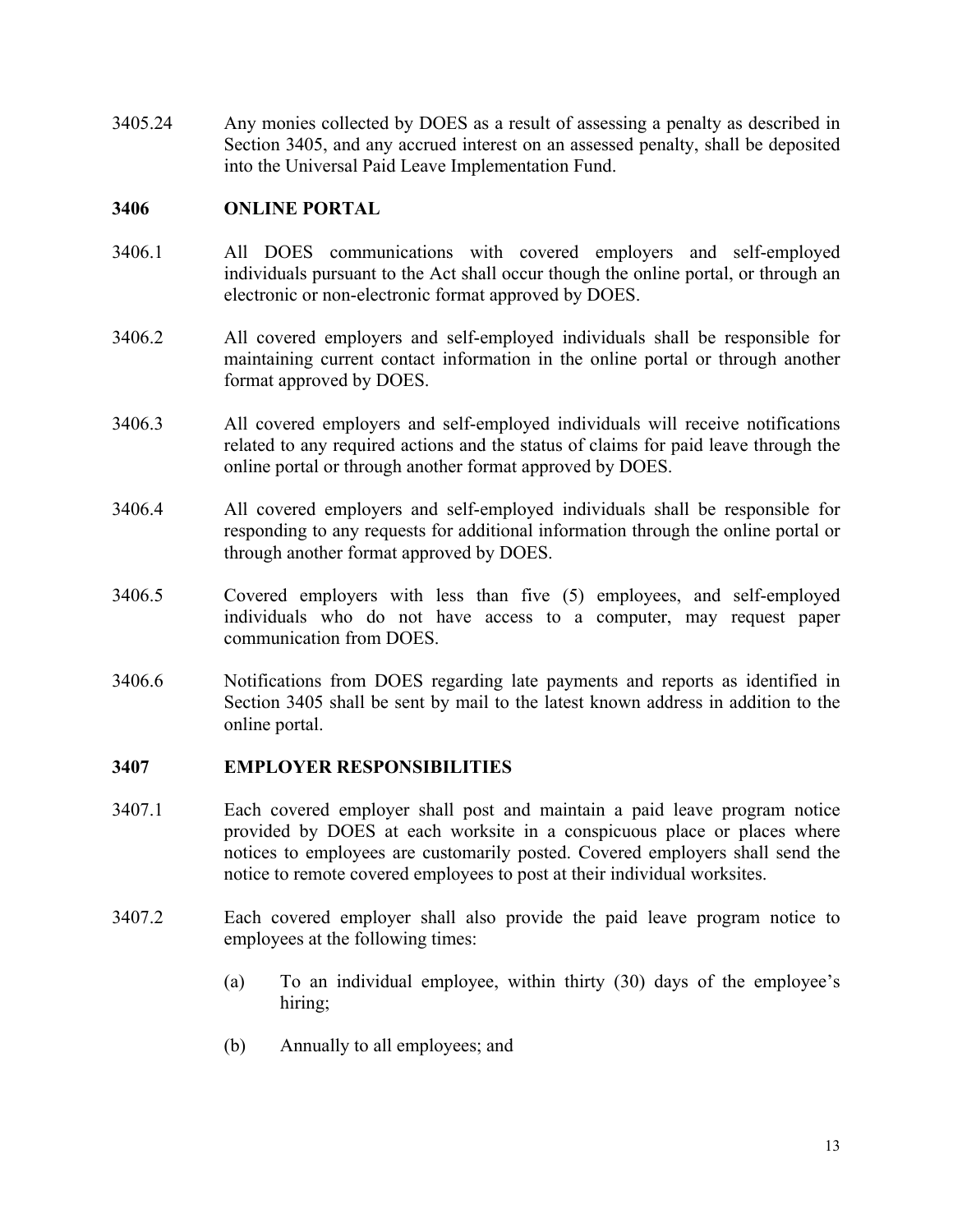- (c) To an individual employee, at the time the covered employer receives direct notice from that employee that leave for a qualifying event is needed.
- 3407.3 Covered employers shall have the burden of demonstrating compliance with this subsection. A covered employer may establish compliance with Subsection 3407.2 by sending notice via email or similar digital transmission, provided that the covered employer retains email receipts or signed statements by covered employees acknowledging delivery.
- 3407.4 A covered employer who violates this notice requirement shall be assessed a civil penalty not to exceed one hundred dollars (\$100) for each covered employee to whom individual notice was not delivered and one hundred dollars (\$100) for each day that the covered employer fails to post the notice in a conspicuous place at each worksite.
- 3407.5 For purposes of Section 3407, worksite means a single physical location where business is conducted or where services or industrial operations are performed. In the case of employers engaged in activities which are physically dispersed, such as agriculture, construction, transportation, communications, and electric, gas and sanitary services, the notice required by this section shall be posted at the location to which covered employees report each day.

### **3408 RECORD KEEPING**

Covered employers are required to develop and maintain records pertaining to their obligations under the Act. Covered employers must keep the records for no less than three years and make them available for inspection, copying, and transcription by DOES representatives upon request. Records kept in computer form must be made available for transcription and copying. All records shall be kept confidential and only be released to parties other than authorized DOES representatives when required by law to do so.

These records shall include:

- (a) The name and Social Security number, or, if the Social Security number is unavailable, tax identification number, of each covered employee;
- (b) The beginning and ending dates of each pay period;
- (c) The wages paid for each pay period, including the cash value of other remuneration, gratuities, and tips and expenses incurred by each covered employee for which a deduction from wages is claimed;
- (d) Method of payment;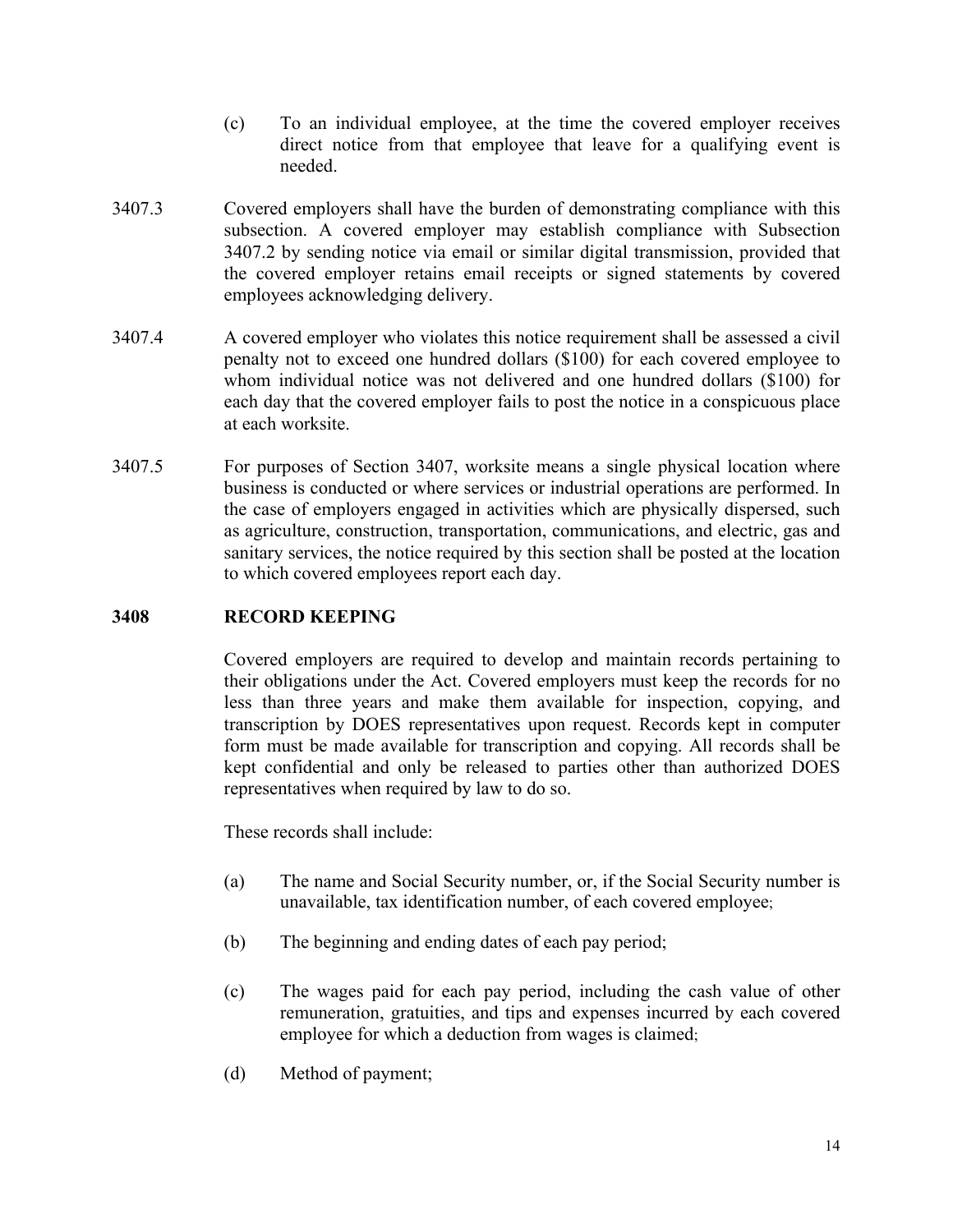- (e) Earnings of employees;
- (f) The dates on which wages were paid;
- (g) Dates of parental, medical, and family leave taken by employees;
- (h) Copies of employee notices of leave furnished to the employer;
- (i) Copies of all written notices given to employees as required under the Act;
- (j) Documents describing employee benefits, including short- and long-term disability policies, sick leave, vacation leave, and other employer paid and unpaid leave policies and practices; and
- (k) Records of disputes between the employer and the employee regarding the Act.

### **3499 DEFINITIONS**

- 3499.1 As used in this chapter:
	- "**Act**" means the Universal Paid Leave Amendment Act of 2016, effective April 7, 2017 (D.C. Law 21-264; D.C. Official Code §§ 32-541.01 *et seq.*).

### **"Commencement of self-employment"** – means:

- (a) The date that a self-employed individual first receives selfemployment income that is required to be reported as selfemployment income to the Internal Revenue Service; or
- (b) The date that a self-employed individual returns to earning selfemployment income in the District of Columbia following a period of removal as described in Subsection 3402.3(b).
- **"Covered employee"** means an employee of a covered employer:
	- (a) Who spends more than fifty percent (50%) of his or her work time for that employer working in the District of Columbia; or
	- (b) Whose employment for the covered employer is based in the District of Columbia and who regularly spends his or her work time for the covered employer in the District of Columbia, and not more than 50% of his or her work time for that covered employer in another jurisdiction. Work time spent at another work site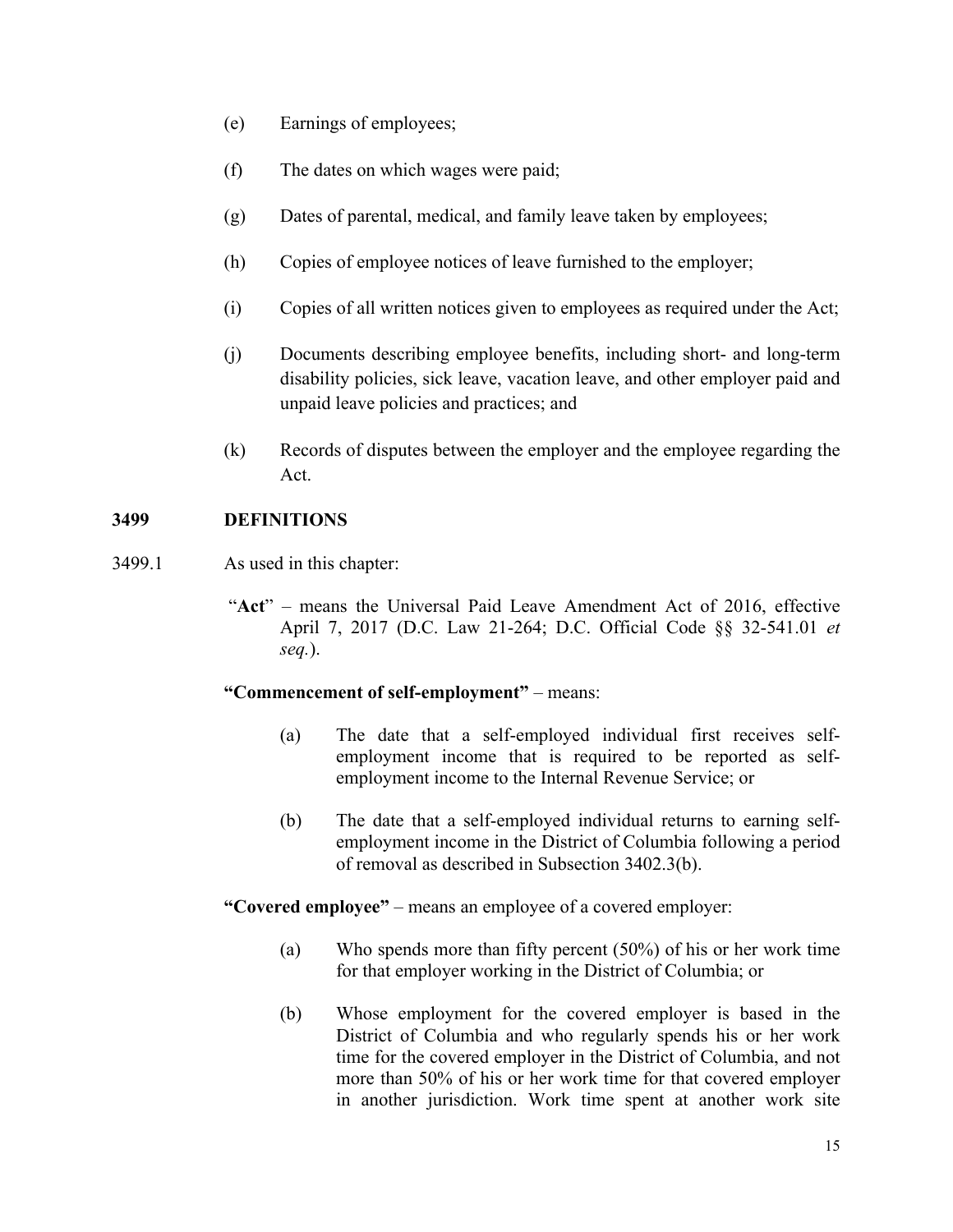outside of the District of Columbia is incidental in nature; is temporary or transitory in nature; or consists of isolated transactions.

#### "**Covered employer**" – means:

- (a) Any individual, partnership, general contractor, subcontractor, association, corporation, business trust, or any group of persons who directly or indirectly or through an agent or any other person, including through the services of a temporary services or staffing agency or similar entity, employs or exercises control over the wages, hours, or working conditions of an employee and is required to pay unemployment insurance on behalf of its employees by Section 3 of the District of Columbia Unemployment Compensation Act, approved August 28, 1935 (49 Stat. 947; D.C. Official Code § 51-103); provided, that the term "covered employer" shall not include the United States, the District of Columbia, or any employer that the District of Columbia is not authorized to tax under federal law or treaty; or
- (b) A self-employed individual who has opted into the paid-leave program established pursuant to this chapter.
- "**Director**" means the director of DOES.
- "**DOES**" means the Department of Employment Services.
- **"Last known email address" –** means the last email address provided by covered employer or a self-employed individual to the paid-leave program.
- **"Last known mailing address"**  means the last mailing address provided by a covered employer or a self-employed individual to the paid-leave program.
- "**Online portal**" means the user-friendly system for the submission and management of forms and documents necessary to administer the paidleave program.

#### "**Open enrollment period**" – means:

- (a) The first 90 days after the date on which DOES begins to collect contributions to the Universal Paid Leave Implementation Fund;
- (b) The first sixty (60) days following the commencement of selfemployment in the District of Columbia; or